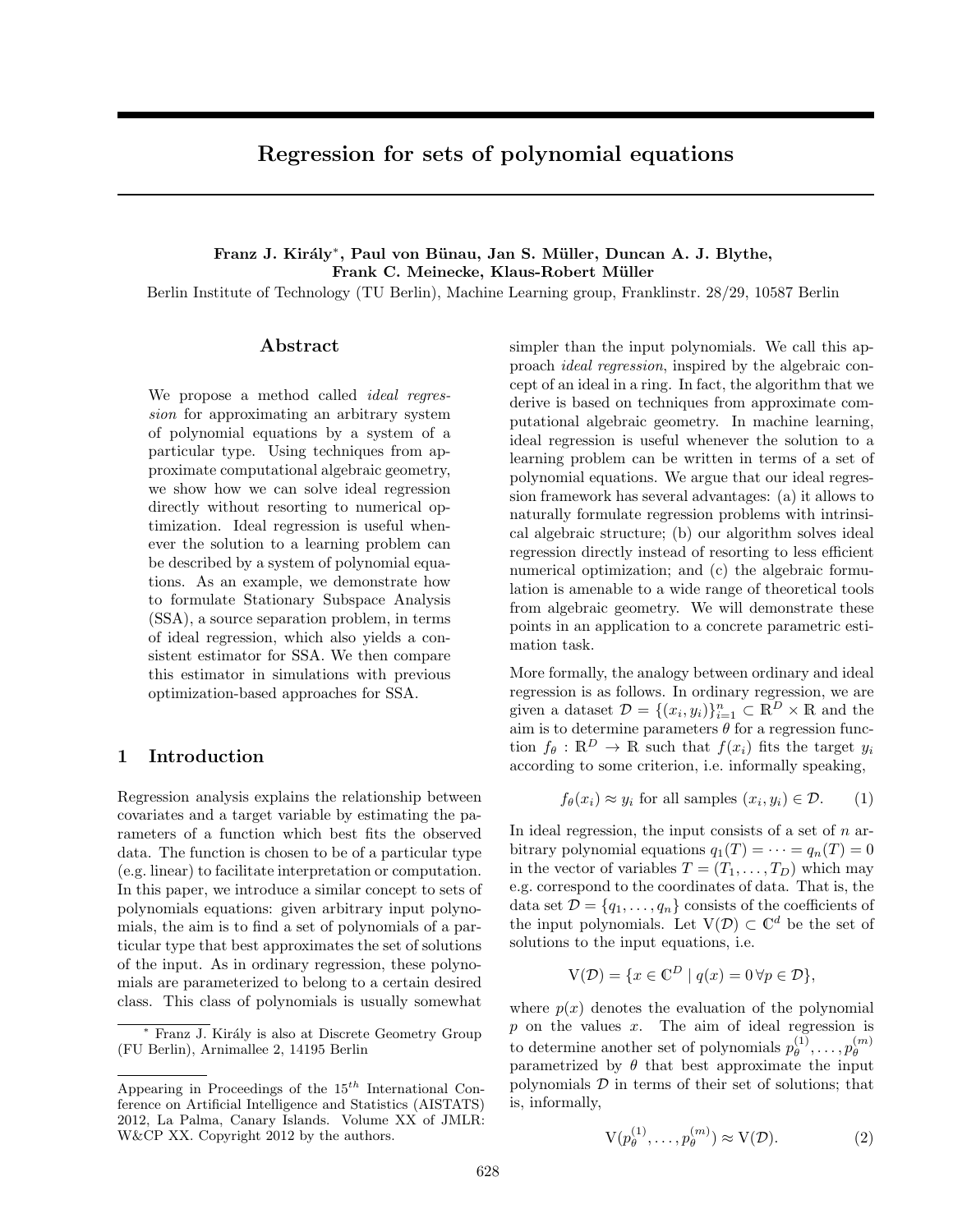

Figure 1: Ordinary regression (left panel) fits the data (blue points) by a function  $f_{\theta}$  (red line) parametrized by θ. Ideal regression (right panel) approximates a set of arbitrary input polynomials  $q_1, \ldots, q_n$  by a set of polynomials  $p_{\theta}^{(1)}$  $\overset{(1)}{\theta}, \ldots, \overset{(m)}{\theta}$  $\theta_{\theta}^{(m)}$  that are of a special type parameterized by  $\theta$ . The approximation is in terms of their set of solutions: the parameter  $\theta$  is chosen such that  $V(p_{\theta}^{(1)})$  $\theta^{(1)}, \ldots, p_\theta^{(m)}$  $\binom{m}{\theta}$  (red shape) best fits the the solutions to the input (blue shape), in the space of  $T_1$  and  $T_2$ .

The class of polynomials (parametrized by  $\theta$ ) by which we approximate arbitrary input is chosen such that it has certain desirable properties, e.g. is easy to interpret or is of a particular type prescribed by the context of the application. Thus, in ordinary regression we fit a parametrized function to arbitrary data and in ideal regression we fit a parametrized system of polynomial equations to arbitrary systems of polynomial equations. Note that even if  $V(\mathcal{D})$  has no exact solution (e.g. due to noise, over-determinedness, or when reducing degrees of freedom), we can still find an approximate regression system close to the inputs. Figure 1 illustrates the analogy between ordinary regression and ideal regression.

The natural algebraic object to parameterize sets of equations up to additive and multiplicative ambiguities are ideals in polynomial rings<sup>1</sup>. The parametric family  $p_{\theta}^{(1)}$  $\theta_{\theta}^{(1)}, \ldots, p_{\theta}^{(m)}$  $\binom{m}{\theta}$  corresponds to a parametric ideal  $\mathcal{F}_{\theta}$  in the polynomial ring  $\mathbb{C}[T_1,\ldots,T_d]$ . In ring theoretic language, the informal regression condition reformulates to

$$
\mathcal{F}_{\theta} \ni_{\text{approx}} \{q_1, \dots, q_n\},\tag{3}
$$

where  $\exists_{\text{approx}}$  stands for being approximately contained. Intuitively, this means that the equations  $q_i$ are well-approximated by the parametric ideal  $\mathcal{F}_{\theta}$ .

The ideal regression setting is fairly general. It can be applied to a wide range of learning settings, including the following.

• Linear dimension reduction and feature ex-<br>traction. When linear features of data are When linear features of data are known, ideal regression provides the canonical way to estimate the target parameter with or without "independent" or "dependent" labels. This subsumes PCA dimensionality reduction, linear regression with positive codimension and linear feature estimation.

- Non-linear polynomial regression. When the regressor is a set of polynomials with specific structure, as e.g. in positive codimensional polynomial regression or reduced rank regression, ideal regression allows to estimate the coefficients for the regressor polynomials simultaneously.
- Comparison of moments and marginals. Ideal regression is the canonical tool when equalities or projections of cumulants are involved. The example we will pursue in the main part of the paper will be of this type, as it is possibly the simplest one where non-linear polynomials occur naturally.
- Kernelized versions. Non-linear feature mapping and kernelization is natural to integrate in the regression process as the presented estimator builds on least-squares estimates of vector spaces.

#### 1.1 Example: finding common marginals

In this paper, we will demonstrate ideal regression in a non-linear example: we will reformulate a statistical marginalization task as ideal regression. Namely, we study the following problem:

Problem 1.1 Given D-variate random variables  $X_1, \ldots, X_m$ , find a projection  $P \in \mathbb{R}^{d \times D}$  to a ddimensional subspace under which which the  $X_i$  are

<sup>&</sup>lt;sup>1</sup>that is, sets of polynomials closed under addition in the set, and under multiplication with arbitrary polynomials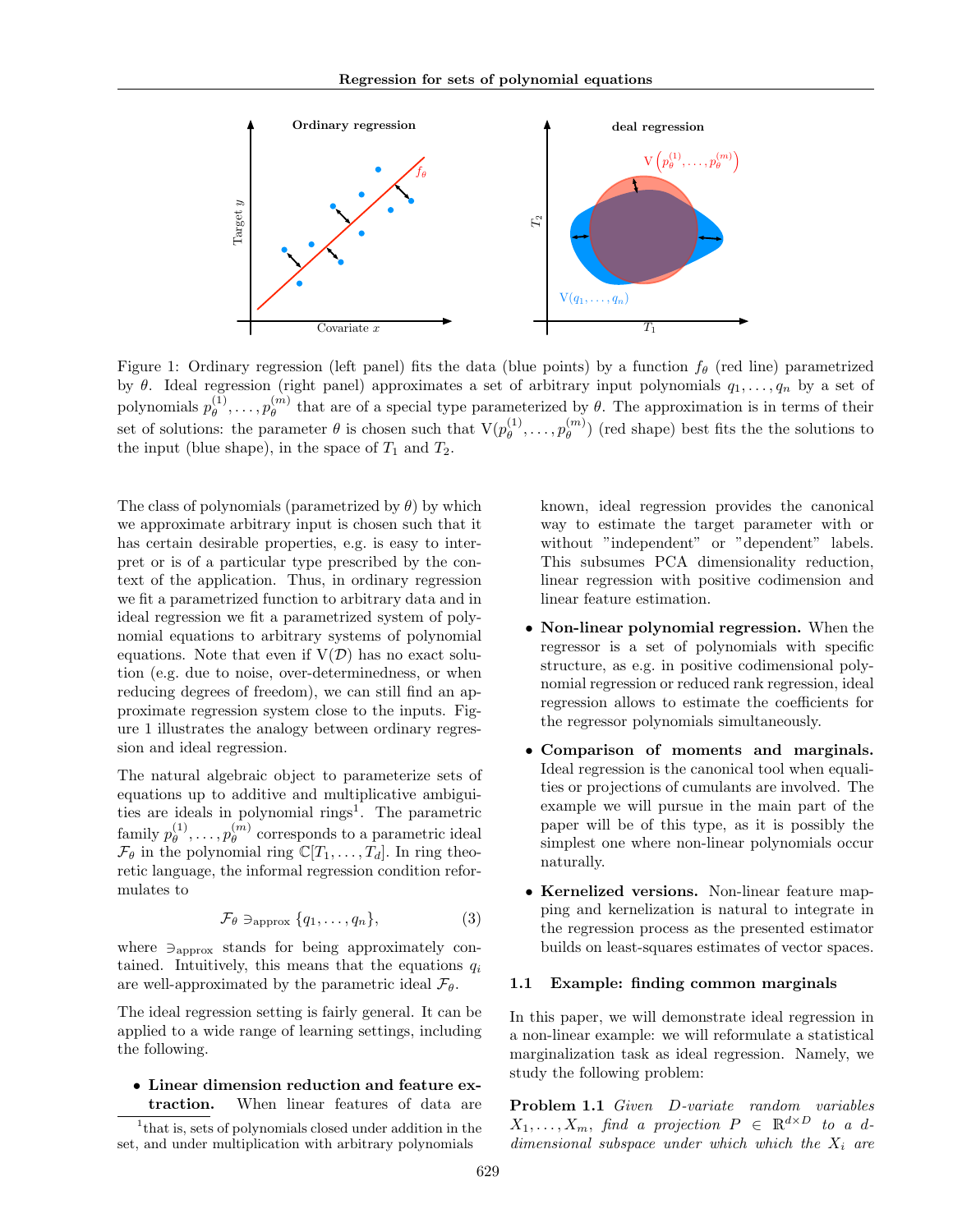

Figure 2: Representation of the problem: the left panel shows the covariance matrices  $\Sigma_1$  and  $\Sigma_2$  with the desired projection v. In the middle panel, this projection is defined as the solution to a quadratic polynomial. This polynomial is embedded in the vector space of coefficients spanned by the monomials  $X^2, Y^2$  and XY shown in the right panel.

identically distributed, i.e.

$$
PX_1 \sim \cdots \sim PX_m.
$$

For example, the  $X_i$  can model different data clusters or epochs, for which we want to find an informative common projection P. A special subcase of this problem, where the  $X_i$  are approximated by Gaussians, is Stationary Subspace Analysis [23, 19] which has been applied successfully to Brain-Computer-Interfacing [25], Computer Vision [18], domain adaptation [10], geophysical data analysis and feature extraction for change point detection [24, 2]. Previous SSA algorithms [23, 10, 12] have addressed this task by finding the minimum of an objective function that measures the difference of the projected cumulants on the sought-after subspace.

Under the assumption that such a linear map  $P$  exists, we can describe the set of all maps yielding common marginals. A necessary (and in practice sufficient) condition is that the projections of the cumulants under P agree. Thus the coefficients of the polynomial equations are given by the coefficients of the cumulants of the  $X_i$  (see Section 2 for details). The output ideals correspond to the possible row-spans of  $P$ ; note that the fact that the  $PX_i$  have identical distribution depends only on the row-span of P. Equivalently, the regression parameter  $\theta$  ranges over the set all sub-vector spaces of dimension d in D-space, i.e. over the Grassmann manifold Gr(d, D). The regression ideal  $\mathcal{F}_{\theta}$  is then just I( $\theta$ ), the ideal of the vector space  $\theta$ , considered as a subset of complex D-space.

#### 1.2 Outline of the algorithm

In the application of ideal regression studied in this paper, the aim is to determine linear polynomials that have approximately the same vanishing set as the input polynomials derived from differences of cumulants. The representation in which the algorithm computes is the vector space of polynomials: each polynomial is represented by a vector of its coefficients as shown in the right panel of Figure 2. The coefficient vector space is spanned by all monomials of a particular degree, e.g. in Figure 2 the axis correspond to the monomials  $X^2, XY$  and  $Y^2$  because all homogeneous polynomials of degree two in two variables can be written as a linear combination of these monomials.

The algorithm uses an algebraic trick: We first generate more and more equations by making the given ones more complicated; then, when their number suffices, we can make them simpler again to end at a system of the desired type. Playing on analogies, we thus call the algorithm the  $M\ddot{u}nchhausen$  procedure<sup>2</sup>.

In the first part of the Münchhausen algorithm, we generate the said larger system of equations, having a particular (higher) degree, but the same vanishing set. This is done by multiplying the input equations by all monomials of a fixed degree, as illustrated in the right panel of Figure 3. We will show that for any (generic) input, there always exists a degree such that the resulting polynomials span a certain linear subspace of the coefficient vector space (up to noise), i.e. that the red curve will always cross the blue curve. That is, we show that the coefficient vectors lie approximately on a linear subspace of known dimension (subspace (a) in Figure 3). This is the case because we have assumed that there exists a subspace of the data space on which

<sup>2</sup>After the eponymous and semi-fictional Baron Hieronymus Carl Friedrich Münchhausen, who purportedly pulled himself and his horse out of the swamp by his own hair; compare the Münchhausen trilemma in epistemiology.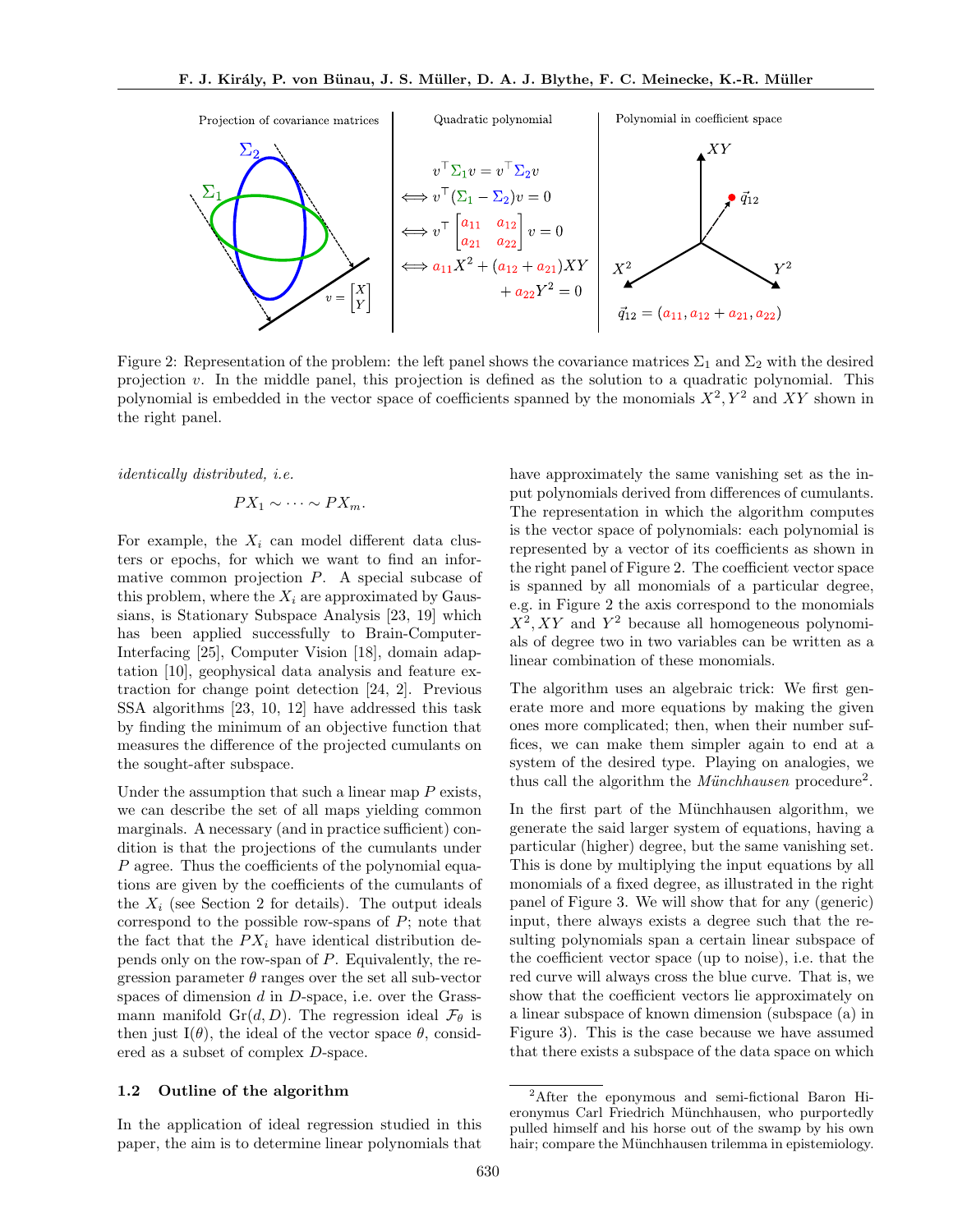

Figure 3: The left panel shows the vector space of coefficients; the input polynomials (red points) lie approximately on the subspace (a) of polynomials vanishing on S. In order to reduce the degree of the polynomial, we determine the intersection (orange) with the subspace (b) of polynomials that are divisible by a variable  $T_1$ . The polynomials in this intersection are isomorphic to the polynomials of degree  $k - 1$  that vanish on S. The right panel shows the Münchhausen process of multiplying the set of polynomials  $\mathcal{Q}_i$  up to a degree so that we have enough elements  $|Q_i|$  to determine the basis for the subspace (a). In the shown case, where we start with  $|Q_2| = 5$  input polynomials in  $D = 6$  variables and dim  $S = 3$ , we need to go up to degree 5. From  $Q_5$  we then descend to a linear form by repeatedly dividing out a single variable as shown in the left panel.

the marginals agree. After this, we obtain an approximate basis for this subspace in coefficient space by applying PCA dimension reduction; this provides us with an approximate basis for subspace (a) in the left panel of Figure 3.

In the second part of the algorithm, we reduce the degree of the system of equations, i.e. the approximate basis for subspace (a), by repeatedly dividing out single variables<sup>3</sup> . In each step, we reduce the degree by one as illustrated by the left panel of Figure 3. We compute a basis for the intersection (orange line) of subspace (a) and the subspace (b) of polynomials of degree k that are divisible by the variable  $T_1$ . By dividing each basis element by  $T_1$  we have obtained a system of equations of lower degree, which has approximately the same set of solutions as the input. We repeat this process until we arrive at a system of linear equations.

#### 1.3 Relation to other work

The ideal regression approach draws inspiration from and integrates several concepts from different fields of research. The first important connection is with computational algebra, as the estimation procedure is essentially a ring theoretic algorithm which can cope with noise and inexact data. In the noiseless case, estimating the regression parameter  $\theta$  is essentially calculating the radical of a specific ideal, or, more specifically, computing the homogenous saturation of an ideal. These tasks are notoriously known to be

very hard in general<sup>4</sup>; however, for generic inputs, the computational complexity somewhat drops into feasible regions, as implied by the results on genericity in the appendix. The best known algorithms for computations of radicals are those of [8], implemented in AXIOM and REDUCE, the algorithm of [6], implemented in Macaulay 2, the algorithm of [3], currently implemented in CoCoA, and the algorithm of [16] and its modification by [17], available in SINGU-LAR. Closely related to homogenous saturation is also the well-known Buchberger's algorithm for computation of reduced Gröbner basis, which can be seen as the inhomogenous counterpart of homogenous saturation when a degree-compatible term order is applied.

The second contribution comes from the field of approximate and numerical algebra, as the exact algorithms from computational algebra are numerically unstable even under small variations of the inputs and thus unfeasible for direct application to our case. The first application of numerical linear algebra to vector spaces of polynomials can be found in [4], the numerical aspects of noisy polynomials have been treated in [20]. Also, the nascent field of approximate algebra has developed tools to deal with noise, see [15]. In particular, the approximate vanishing ideal algorithm [11] fits polynomial equations to noisy data points with a method that essentially applies a sequence of weighted polynomial kernel regressions. The estimator for ideal regression given in this paper is essentially a deterministic algorithm using approximate computational

<sup>3</sup> i.e. saturating with the homogenizing variable

<sup>&</sup>lt;sup>4</sup>namely, doubly exponential in the number of variables, see e.g. [17, section 4.]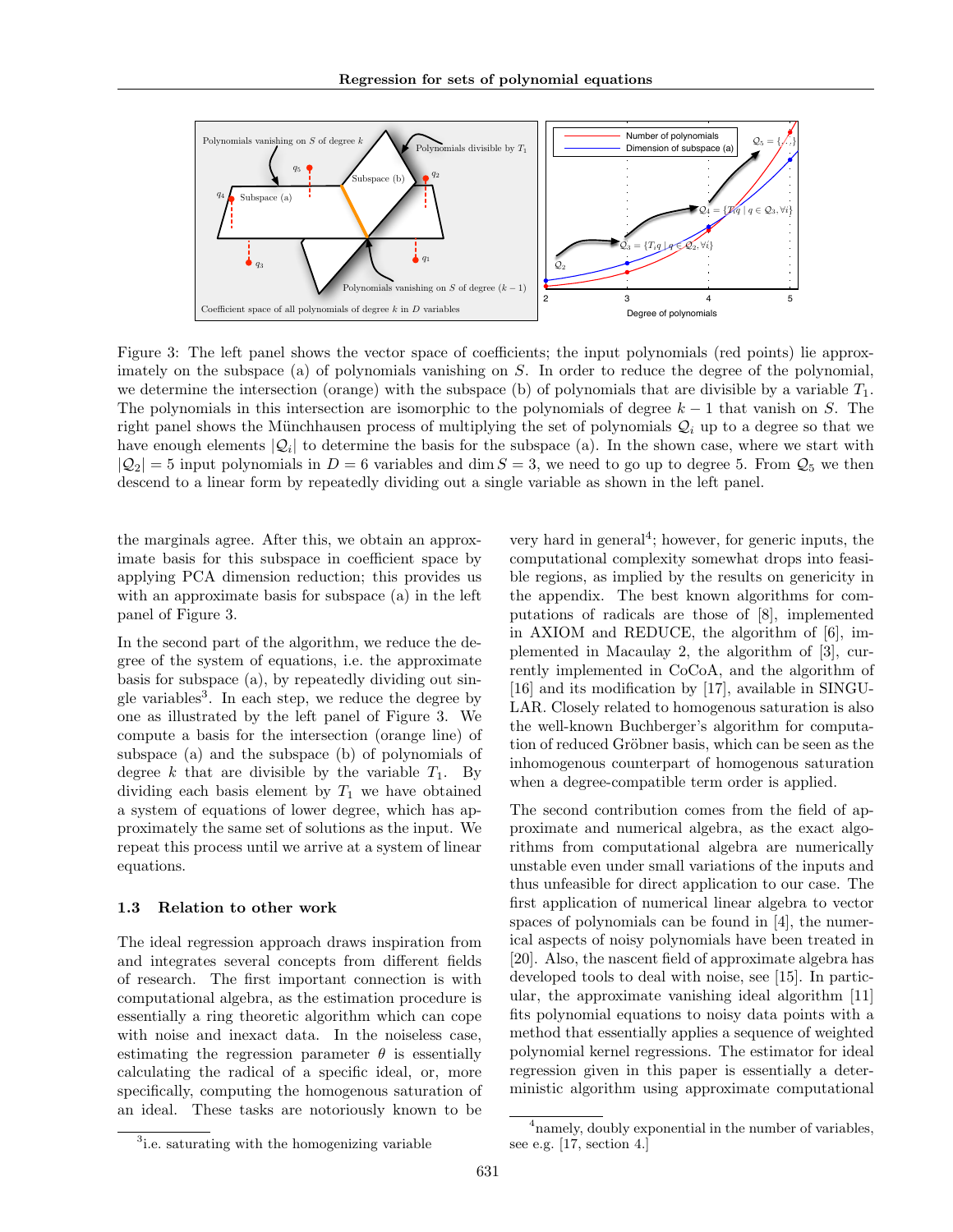algebra.

On the conceptual level, the idea of using (linear and commutative) algebra as an ingredient in statistical modelling and for solution of statistical problems is natural, as algebra is the science of structure. Therefore, studying structure in a statistical context makes algebra under stochastical premises a canonical tool. This idea gives rise to a plethora of different approaches, which today are subsumed as the field of algebraic statistics - in the broader meaning of the term. Standard references in the field include [21],  $[5]$  and  $[9]$ , or  $[1]$  and  $[26]$ . Also, there is a range of machine learning methods dealing with non-linear algebraic structure or symmetries in data, e.g. [13, 14] or [22]. In many applications, the concept of genericity also arises as the algebraic counterpart of statistical nondegeneracy; where it is mostly applied to the choice of model parameters and the study of a general such. Also, algebraic geometry and commmutative algebra are already successfully applied there to obtain theoretical results on statistical objects and methods.

# 2 The algorithm

The probability distribution of every smooth real random variable  $X$  can be fully characterized in terms of its cumulants, which are the tensor coefficients of the cumulant generating function. Before we continue, we introduce a useful shorthand notation for linearly transforming tensors, i.e. cumulants.

**Definition 2.1** Let  $A \in \mathbb{C}^{d \times D}$  be a matrix. For a tensor  $T \in \mathbb{R}^{D^{(\times k)}}$ , we will denote by  $A \circ T$  the application of A to T along all tensor dimensions, i.e.

$$
(A \circ T)_{i_1...i_k} = \sum_{j_1=1}^D \cdots \sum_{j_k=1}^D A_{i_1j_1} \cdot \cdots \cdot A_{i_kj_k} T_{j_1...j_k}.
$$

Using this, we can now define the cumulants of a Ddimensional smooth real random variable X via the Taylor expansion of the cumulant generating function.

Definition 2.2 Let X be a smooth real Ddimensional random variable. Then the cumulant generating function of X is defined as  $\chi_X(\tau) = \log \left( \mathbb{E} \left[ e^{i\tau^{\top}X} \right] \right) = \sum_{k=1}^{\infty} (i\tau) \circ \frac{\kappa_k(X)}{k!}, \text{ where}$  $\tau \in \mathbb{R}^D$ . The coefficient tensors  $\kappa_k(X)$  are called the k-th cumulants of X.

For the problem addressed in this paper, cumulants are a particularly suitable representation because the cumulants of a linearly transformed random variable are the multilinearly transformed cumulants, as a classical and elementary calculation shows:

Proposition 2.3 Let X be a smooth real Ddimensional random variable and let  $A \in \mathbb{R}^{d \times D}$  be a matrix. Then the cumulants of the transformed random variable  $A \cdot X$  are the transformed cumulants,  $\kappa_k(AX) = A \circ \kappa_k(X)$  where  $\circ$  denotes the application of A along all tensor dimensions.

We now derive an algebraic formulation for Problem 1.1: note that  $PX_i \sim PX_j$  if and only if  $vX_i \sim$  $vX_j$  for all row vectors  $v \in \text{span } P^{\perp}$ .

Problem 2.4 Find all d-dimensional linear subspaces in the set of vectors

$$
S = \{ v \in \mathbb{R}^D \mid v^\top X_1 \sim \cdots \sim v^\top X_m \}
$$
  
=  $\{ v \in \mathbb{R}^D \mid v^\top \circ \kappa_k(X_i) = v^\top \circ \kappa_k(X_j),$   
 $k \in \mathbb{N}, 1 \le i, j \le m \}$   
=  $\{ v \in \mathbb{R}^D \mid v^\top \circ (\kappa_k(X_i) - \kappa_k(X_m)) = 0,$   
 $k \in \mathbb{N}, 1 \le i < m \}.$ 

The equivalence of the problems then follows from the fact that the projection  $P$  can be characterized by its row-span which is a d-dimensional linear subspace in S. Note that while we are looking for linear subspaces in S, in general S itself is not a vector space. Apart from the fact that S is homogeneous, i.e.  $\lambda S = S$  for all  $\lambda \in \mathbb{R} \setminus \{0\}$ , there is no additional structure that we utilize. To use the tools from computational algebra, we now only need to consider the left hand side of each of the equations as polynomials  $f_1, \ldots, f_n$  in the variables  $T_1, \ldots, T_D$ ,

$$
f_j = [T_1 \cdots T_D] \circ (\kappa_k(X_i) - \kappa_k(X_m)),
$$

with j running through n combinations of i and k. The  $f_i$  are formally elements of the polynomial ring over the complex numbers  $\mathbb{C}[T_1,\ldots,T_D]$ . In particular, if we restrict ourselves to a finite number of cumulants, we can write  $S$  as the set of solutions to a finite number n of polynomial equations,

$$
S = \{ v \in \mathbb{R}^D \mid f_1(v) = \dots = f_n(v) = 0, \ 1 \le j \le k \},
$$

which means that  $S$  is an *algebraic set* or an *algebraic* variety. Thus, in the language of algebraic geometry, we can reformulate the problem as follows.

Problem 2.5 Find all d-dimensional linear subspaces in the algebraic set

$$
S = \mathcal{V}(f_1, \ldots, f_n).
$$

In order to describe in algebraic terms how this can be done we need to assume that a unique solution indeed exists, while assuming as little as possible about the given polynomials. Therefore we need to employ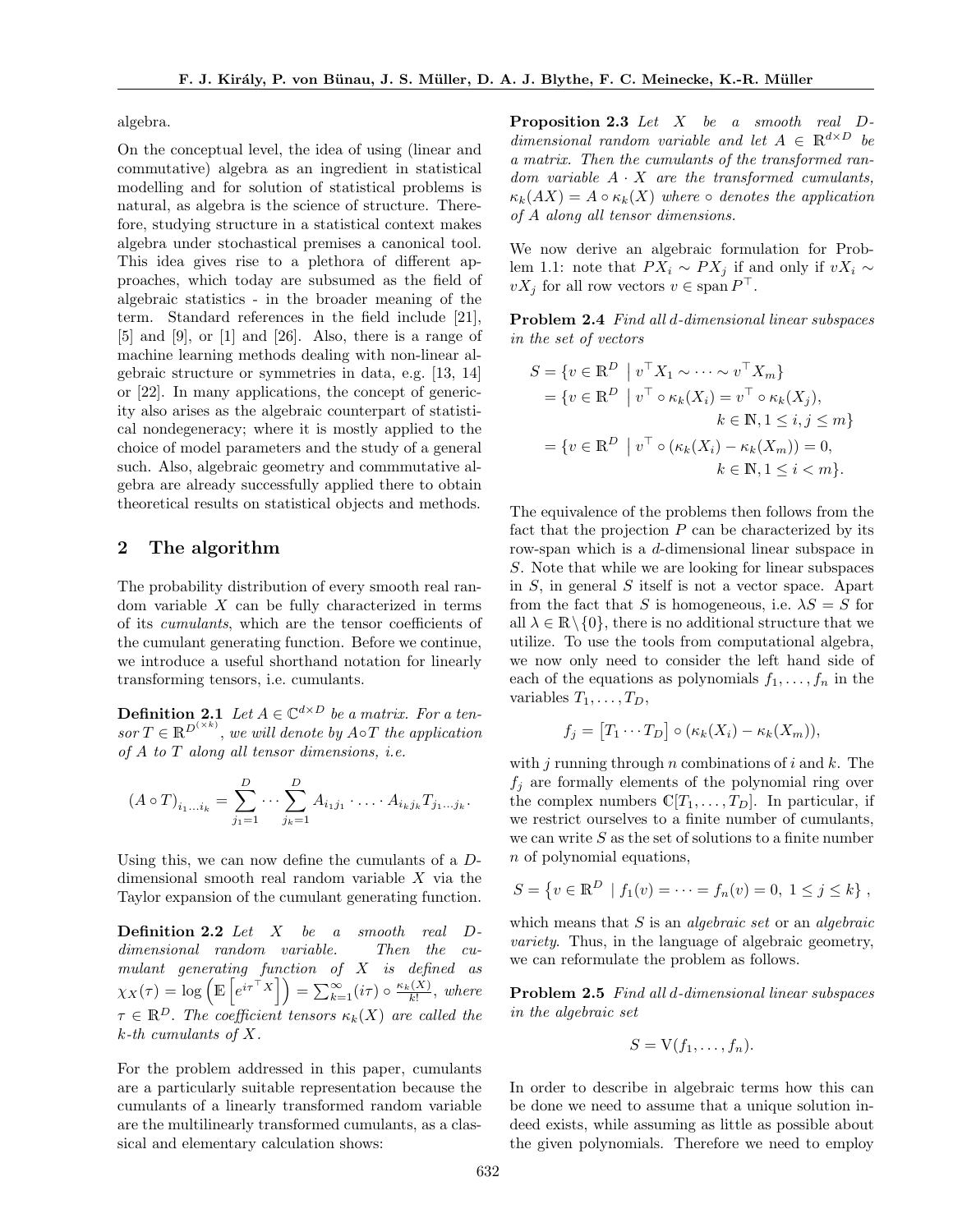the concept of generic polynomials, which is defined rigorously in the supplemental material. Informally, a polynomial is generic when it does not fulfill any other conditions than the imposed ones and those which follow logically. This can be modelled by assuming that the coefficients are independently sampled from a sufficiently general probability distribution (e.g. Gaussians), only subject to the imposed constraints. The statements following the assumption of genericity are then probability-one statements under those sampling conditions.

In our context, we can show that under genericity conditions on the  $f_1, \ldots, f_n$ , and when their number n is large enough, the solution is unique and equivalent to finding a linear generating set for the radical of the ideal  $\langle f_1, \ldots, f_n \rangle$ , which equals its homogenous saturation, as Corollary C.7 in the supplemental material asserts:

**Problem 2.6** Let  $f_1, \ldots, f_n$  with  $n \geq D + 1$  be generic homogenous polynomials vanishing on a lin- $\textit{ear d-dimensional subspace } S \subseteq \mathbb{C}^D$ . Find a linear generating set  $\ell_1, \ldots, \ell_{D-d}$  for the radical ideal

$$
(\langle f_1,\ldots,f_n\rangle:T_D)=\sqrt{\langle f_1,\ldots,f_n\rangle}=I(S).
$$

# 3 Approximate Algebraic Computations

In this section we present the Münchhausen algorithm which computes the homogenous saturation in Problem 2.6 and thus computes the ideal regression in the marginalization problem. The algorithm for the general case is described in the appendix in section C.2.

The efficiency of the algorithm stems largely from the fact that we operate with linear representations for polynomials. That is, we first find enough elements in the ideal  $\langle f_1, \ldots, f_n \rangle$  which we then represent in terms of coefficient vectors. In this vector space we can then find the solution by means of linear algebra. An illustration of this representation is shown in Figure 2. Let us first introduce tools and notation.

Notation 3.1 We will write  $R = \mathbb{C}[T_1, \ldots, T_D]$ for the ring of polynomials over C in the variables  $T_1, \ldots, T_D$ . We will denote the ideal of the ddimensional linear space  $S \subseteq \mathbb{C}^D$  by  $\mathfrak{s} = I(S)$ .

In order to compactly write sub-vector spaces of certain degree, we introduce some notation.

Notation 3.2 Let  $I$  be an ideal of  $R$ . Then we will denote the vector space of homogenous polynomials of degree k in  $\mathcal I$  by  $\mathcal I_k$ .

The dimension of these sets can be later written compactly in terms of simplex numbers, for which we introduce an abbreviating notation.

Notation 3.3 We denote the b-th a-simplex number by  $\Delta(a,b) = {a+b-1 \choose a}$ , which is defined to be zero for  $a < 0$ .

Since the polynomials arise from estimated cumulants we need to carry all algebraic computations out approximately. The crucial tool is to minimize distances in coefficient space using the singular value decomposition (SVD).

**Definition 3.4** Let  $A \in \mathbb{C}^{m \times n}$  be a matrix, let  $A =$  $UDV^{\top}$  be its SVD. The approximate row span of A of rank  $k$  is the row span of the first  $k$  rows of  $V$ ; the approximate left null space of A of rank k is the row span of the last k rows of U.

These approximate spaces can be represented by matrices consisting of row vectors spanning them, the socalled approximate left null space matrix and approximate row span matrix.

The key to the problem is the fact that there exists a degree N such that the ideal generated by the  $f_1, \ldots, f_n$  contains all homogenous polynomials of degree  $N$  in  $\mathfrak s$ . This allows us to increase the degree until we arrive at a vector space where it suffices to operate linearly (see Figure 3).

**Theorem 3.5** Let  $f_1, \ldots, f_n \in \mathfrak{s}$  be generic homogenous polynomials in D variables of fixed degrees  $d_1, \ldots, d_n$  each, such that  $n > D$ . Let  $\mathcal{I} = \langle f_1, \ldots, f_n \rangle$ . Then one has

$$
(\mathcal{I}:T_i)=\mathfrak{s}
$$

for any variable  $T_i$ . In particular, there exists an integer N such that

$$
\mathcal{I}_N=\mathfrak{s}_N.
$$

N is bounded from below by the unique index M belonging to the first non-positive coefficient  $a_M$  of the power series

$$
\sum_{k=0}^{\infty} a_k t^k = \frac{\prod_{i=1}^n (1 - t^{d_i})}{(1 - t)^D} - \frac{1}{(1 - t)^d}.
$$

If we have  $d_i \leq 2$ , and  $D \leq 11$ , then equality holds.

This summarizes Proposition B.36, Corollary B.41 and Theorem B.42 from the supplemental material for the case  $\mathfrak{s} = I(S)$ , the proof can be found there. In the appendix, we conjecture that the statement on  $N$  is also valid for general  $d_i$  and  $D$  - this generalizes Fröberg's conjecture on Hilbert series of semi-regular sequences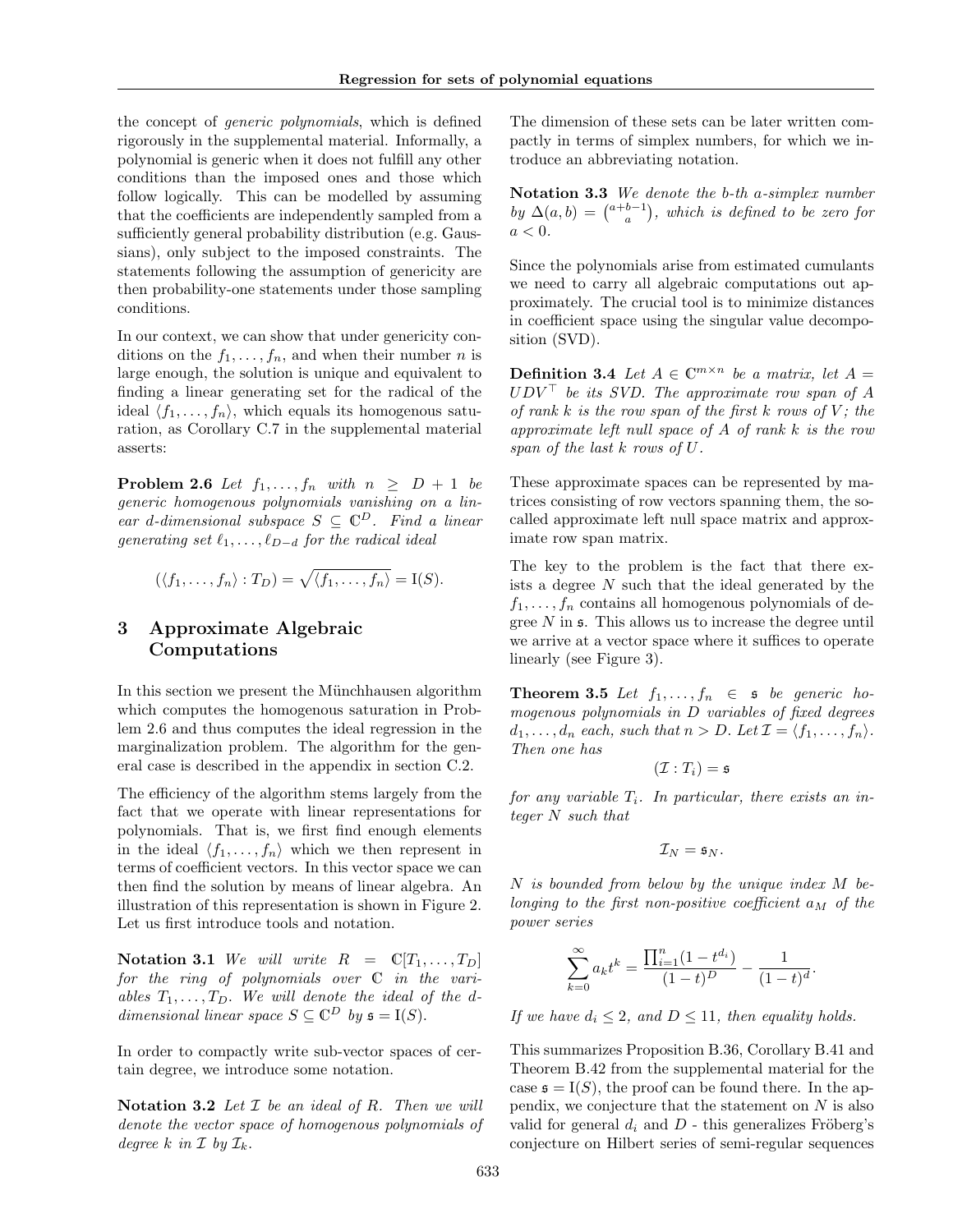[7]. In the supplemental material, we give an algorithm which can be used to prove the conjecture for fixed  $d_i$ and  $D$  and thus give an exact bound for  $N$  in those cases. Theorem 3.5 guarantees that given our input polynomials, we can easily obtain a basis for the vector spaces of homogenous polynomials  $\mathfrak{s}_k$  with  $k \geq N$ . In this vector space, we are interested in the polynomials divisible by a fixed monomial  $T_i$ ; they form the vector space  $\mathfrak{s}_k \cap \langle T_i \rangle = (\mathfrak{s} \cap \langle T_i \rangle)_k$ . By dividing out the monomials  $T_i$ , we can then obtain the vector space of homogenous polynomials  $\mathfrak{s}_{k-1}$  of degree one less.

Algorithm 1 The ideal regression estimator.

*Input:* Generic homogenous polynomials  $f_1, \ldots, f_n \in$  $s, n \geq D$ ; the dimension d of S.<br>Output: An approximate 1 An approximate linear generating set

 $\ell_1, \ldots, \ell_{D-d}$  for the ideal s.

- 1: Determine some necessary degree N according to Theorem 3.5 (e.g. with Algorithm 2, or via Conjecture B.39/Algorithm 1)
- 2: Initialize  $Q \leftarrow \lceil \cdot \rceil$  with the empty matrix.
- 3: for  $i = 1 \ldots n$  do
- 4: for all monomials M of degree  $N \deg f_i$  do 5:  $\lceil Q$ 1

Add a row vector of coefficients,  $Q \leftarrow$ 

- 6: end for
- 7: end for
- 8: for  $k = N \dots 2$  do
- 9: Set  $Q \leftarrow \text{ReduceDegree}(Q)$
- 10: end for
- 11: Compute the approximate row span matrix  $A \leftarrow [a_1 \cdots a_{D-d}]$ <sup> $\top$ </sup> of Q of rank  $D - d$ 12: Let  $\ell_i \leftarrow [T_1 \quad \cdots \quad T_D] \; a_i \; \text{for all} \; 1 \leq i \leq D - d$

We explain how to proceed in the case where  $\mathfrak{s} = I(S)$ is linear, and the  $f_i$  are generic. The case of general s can be found in the appendix. So suppose that we have enough quadratic polynomials. Then we can determine an approximate basis for the vector space of homogenous degree 2 polynomials vanishing on S which is  $s_2$ , because our input polynomials lie approximately on that subspace. From this we can obtain the linear homogenous polynomials  $\mathfrak{s}_1$  by dividing out any monomial  $T_i$ ; a basis of  $\mathfrak{s}_1$  can be directly used to obtain a basis of S. More generally, if we know a basis of the vector space of homogenous degree k polynomials vanishing on S which is  $s_k$ , we can obtain from it a basis of  $\mathfrak{s}_{k-1}$  in a similar way; by repeating this stepwise, we eventually arrive at  $\mathfrak{s}_1$ . This degree reducing procedure is approximatively applied in Algorithm 2.

We now describe the Münchhausen Algorithm 1 in detail. In Step 1, we calculate a degree  $N$  up to which we need to multiply our input polynomials so that we have enough elements to approximately span the whole space  $\mathfrak{s}_N$  of polynomials vanishing on S. In the Steps 2 to 7 we multiply the input polynomials up to the necessary degree  $N$  and arrange them as coefficient vectors in the matrix Q. This process is illustrated in the right panel of Figure 3. The rows of Q approximately span the space of polynomials vanishing on S, i.e. space (a) in the left panel of Figure 3. In Steps 8 to 10 we invoke Algorithm 2 to reduce the degree of the polynomials in Q until we have reached an approximate linear representation  $\mathfrak{s}_1$ . Finally, in Step 11 we reduce the set of linear generators in Q to the principal  $D - d$  ones.

## Algorithm 2 ReduceDegree  $(Q)$ .

*Input:* Approximate basis for the vector space  $s_k$ given as the rows of the  $(n \times \Delta(n, D))$ -matrix Q; the dimension d of S.

*Output:* Approximate basis for the vector space  $\mathfrak{s}_{k-1}$ , given as the rows of the  $(n' \times \Delta(n-1, D))$ -matrix A 1: for  $i = 1 \dots D$  do

- 2: Let  $Q_i \leftarrow$  the submatrix of Q obtained by removing all columns corresponding to monomials divisible by  $T_i$
- 3: Compute  $L_i \leftarrow$  the approximate left null space matrix of  $Q_i$ of rank  $m - \Delta(k, D) + \Delta(k, d)$  $+\Delta(k-1, D) - \Delta(k-1, d)$
- 4: Compute  $L'_i \leftarrow$  the approximate row span matrix of  $L_iQ$ of rank  $\Delta(k-1, D) - \Delta(k-1, d)$
- 5: Let  $L_i'' \leftarrow$  the matrix obtained from  $L_i'$  by removing all columns corresponding to monomials not divisible by  $T_i$
- 6: end for

 $f_iM$ 

- 7: Let  $L \leftarrow$  the matrix obtained by vertical concatenation of all  $L_i''$
- 8: Compute  $A \leftarrow$  the approximate row span matrix of L of rank  $n' = \min(n, D(\Delta(k - 1, D) - \Delta(k - 1, d)))$

Given a set of polynomials of degree  $k$  that vanish approximately S, Algorithm 2 computes another set polynomials of degree  $k - 1$  with the same property. This is achieved by dividing out variables approximately, in a way that utilizes as much information as possible to reduce the influence of estimation errors in the coefficients of the input polynomials. Approximate division by a variable  $T_i$  means that we find linear combinations of our input polynomials such the coefficients of all monomials not divisible by  $T_i$  are as small as possible. Given a matrix of coefficient row vectors  $Q$  of degree  $k$ , for each variable that we divide out the result is a matrix  $L_i''$  of polynomials of degree  $k-1$  that also vanish approximately on the set of solutions S. We iterate over all variables in the forloop and combine the results  $L''_1, \ldots, L''_D$  in the final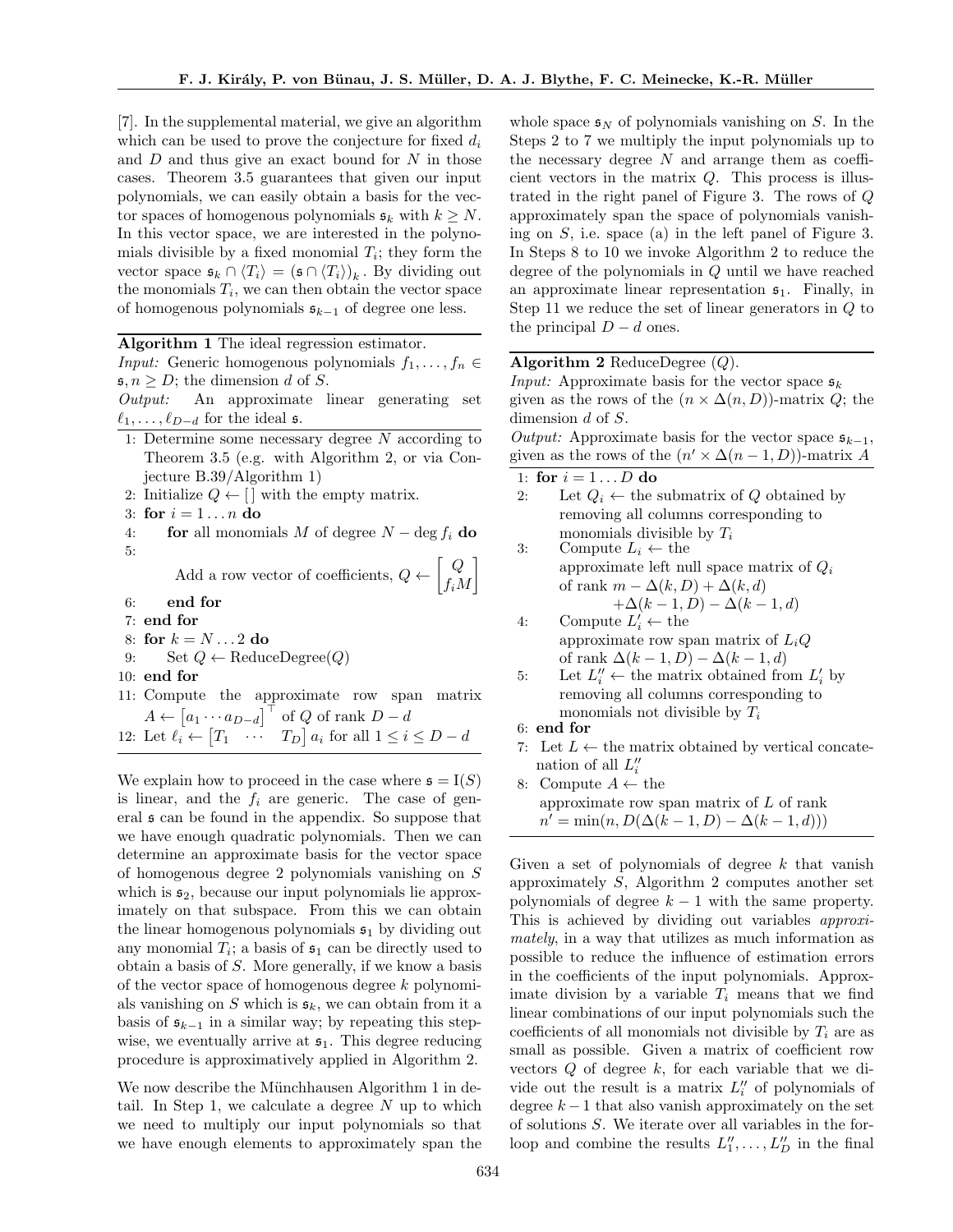

Figure 4: Comparison of the ideal regression algorithm and the SSA algorithm. Each panel shows the median error of the two algorithms (vertical axis) for varying numbers of stationary sources in ten dimensions (horizontal axis). The noise level increases from the left to the right panel; the error bars extend from the 25% to the 75% quantile.

Steps 7 and 8. In order to find  $L_i''$  for each variable  $T_i$ , we first determine a matrix  $L_i$  that minimizes the coefficients for all monomials in  $Q$  that are not divisible by  $T_i$ . To that end, in Step 2 we remove all monomials not divisible by  $T_i$  to get a matrix  $Q_i$  for which we then compute the left null space matrix  $L_i$  in Step 3. The product  $L_i Q_i$  is then a set of polynomials of degree k with minimal coefficients for all monomials not divisible by  $T_i$ . These polynomials lie approximately on the span of polynomials vanishing on S. In the next Step 4, we compute an approximate basis  $L'$  for this space and in Step 5 we reduce the degree by removing all monomials not divisible by  $T_i$ . Finally, in the last Steps 7 and 8 we combine all found solutions  $L''_1, \ldots, L''_D$  using PCA. Note that both algorithm are deterministic and consistent estimators.

# 4 Simulations

We investigate the influence of the noise level and the number of dimensions on the accuracy and the runtime of the ideal regression algorithm in the special case of covariance matrices and compare it to the standard method for this case, the SSA algorithm [23]. We measure the accuracy using the subspace angle between the true and the estimated space of projections. The setup of the synthetic data is as follows: we fix the total number of dimensions to  $D = 10$  and vary the dimension d of the subspace with equal probability distribution from one to nine. We also fix the number of random variables to  $m = 26$ , yielding  $n = 25$  quadratic polynomials. For each trial of the simulation, we choose a random basis for the subspace S and random covariance matrices to which we add a disturbance matrix parametrized by the noise level  $\sigma$ .

The results are shown in Figure 4. With increasing noise levels both algorithms become worse. For all noise levels, the algebraic method yields significantly

better results than the standard optimization-based approach, over all dimensionalities. In Figure 4, we see that the error level of the ideal regression algorithm decreases with the noise level, converging to the exact solution when the noise tends to zero. In contrast, the error of original SSA decreases with noise level, reaching a minimum error baseline which it cannot fall below. In particular, the algebraic method significantly outperforms SSA for low noise levels, approaching machine precision. At high noise levels, the algebraic method outperforms SSA on average, having lower error variance than SSA.

# 5 Conclusion

In this paper, we have presented the framework of ideal regression and an estimator which uses approximate computational algebra. Moreover, we have worked through a specific example: we have shown that the problem of finding common projections of marginals can be reformulated in terms of ideal regression and we have derived a practical algorithm, that we have evaluated in numerical simulations. Also, due to the algebraic formulation of the problem, we were able to derive previously unapproachable theoretical results on the estimation problem. We argue for a crossfertilization of machine learning and approximate computational algebra: the former can benefit from the wealth of techniques for dealing with uncertainty and noisy data; the machine learning community may find in ideal regression a novel framework for representing learning problems and powerful proof techniques.

#### Acknowledgments

We thank Gert-Martin Greuel and Bernd Sturmfels for insightful discussion and we gratefully acknowledge support by the Mathematisches Forschungsinstitut Oberwolfach (MFO).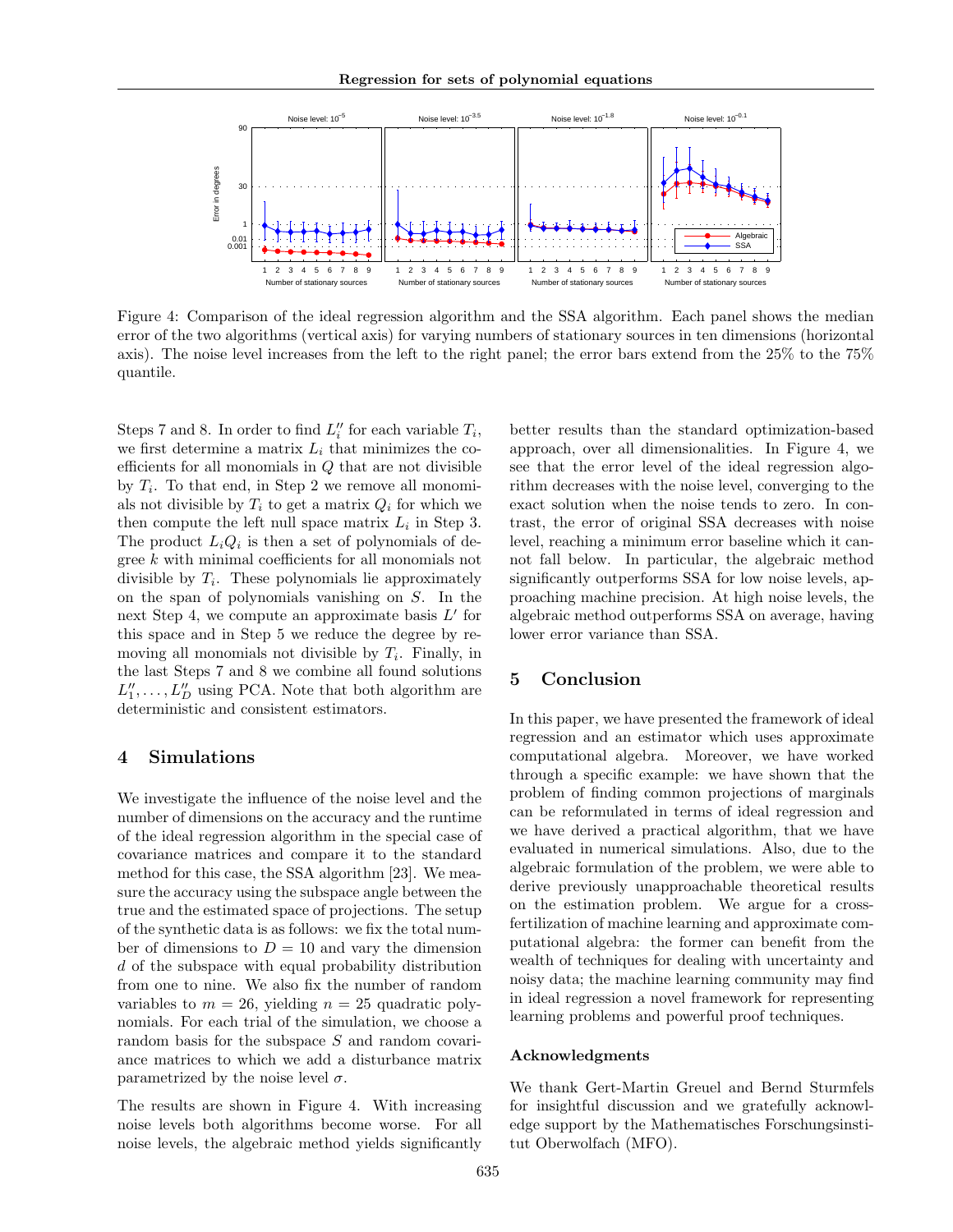### References

- [1] Shun'ichi Amari and Hiroshi Nagaoka. Methods of Information Geometry, volume 191 of Translations of mathematical monographs. American Mathematical Society, 2000.
- [2] D.A.J. Blythe, P. von Bünau, F.C Meinecke, and K.R. Müller. Feature extraction for high dimensional change point detection using stationary subspace analysis. Online Pre-Print (Submitted to IEEE Transactions on Neural Networks), 2011. arXiv:1108.2486.
- [3] Massimo Caboara, Pasqualina Conti, and Carlo Traverse. Yet another ideal decomposition algorithm. In Teo Mora and Harold Mattson, editors, Applied Algebra, Algebraic Algorithms and Error-Correcting Codes, volume 1255 of Lecture Notes in Computer Science, pages 39–54. Springer Berlin / Heidelberg, 1997.
- [4] R.M. Corless, Patrizia M. Gianni, Barry M. Trager, and S.M. Watt. The singular value decomposition for polynomial systems. Proc. ISSAC '95, pages 195–207, 1995.
- [5] Mathias Drton, Bernd Sturmfels, and Seth Sullivant. Lectures on Algebraic Statistics. Oberwolfach Seminars. Birkhauser Basel, 2010.
- [6] David Eisenbud, Craig Huneke, and Wolmer Vasconcelos. Direct methods for primary decomposition. Inventiones Mathematicae, 110:207–235, 1992.
- [7] Ralf Fröberg and Joachim Hollman. Hilbert series for ideals generated by generic forms. Journal of Symbolic Computation,  $17(2):149 - 157$ , 1994.
- [8] Patrizia Gianni, Barry Trager, and Gail Zacharias. Groebner bases and primary decomposition of polynomial ideals. Journal of Symbolic Computation, 6(2- 3):149 – 167, 1988.
- [9] Paolo Gibilisco, Eva Riccomagno, Maria Piera Rogantin, and Henry P. Wynn. Algebraic and Geometric Methods in Statistics. Cambridge University Press, 2010.
- [10] Satoshi Hara, Yoshinobu Kawahara, Takashi Washio, and Paul von Bünau. Stationary subspace analysis as a generalized eigenvalue problem. In Proceedings of the 17th international conference on Neural information processing: theory and algorithms - Volume Part I, ICONIP'10, pages 422–429, Berlin, Heidelberg, 2010. Springer-Verlag.
- [11] Daniel Heldt, Martin Kreuzer, Sebastian Pokutta, and Hennie Poulisse. Approximate computation of zerodimensional polynomial ideals. Journal of Symbolic  $Computation, 44(11):1566 - 1591, 2009.$  In Memoriam Karin Gatermann.
- [12] Motoaki Kawanabe, Wojciech Samek, Paul von Bünau, and Frank Meinecke. An information geometrical view of stationary subspace analysis. In Artificial Neural Networks and Machine Learning – ICANN 2011, volume 6792 of Lecture Notes in Computer Science, pages 397–404. Springer Berlin / Heidelberg, 2011.
- [13] Risi Kondor. The skew spectrum of functions on finite groups and their homogeneous spaces, 2007. Eprint arXiv:0712.4259.
- [14] Risi Kondor and Karsten M. Borgwardt. The skew spectrum of graphs. In Proceedings of the 25th international conference on Machine learning, ICML '08, pages 496–503, New York, NY, USA, 2008. ACM.
- [15] Martin Kreuzer, Hennie Poulisse, and Lorenzo Robbiano. Approximate Commutative Algebra, chapter From Oil Fields to Hilbert Schemes. Springer-Verlag Berlin Heidelberg, 2009.
- [16] Teresa Krick and Alessandro Logar. An algorithm for the computation of the radical of an ideal in the ring of polynomials. In Harold Mattson, Teo Mora, and T. Rao, editors, Applied Algebra, Algebraic Algorithms and Error-Correcting Codes, volume 539 of Lecture Notes in Computer Science, pages 195–205. Springer Berlin / Heidelberg, 1991.
- [17] Santiago Laplagne. An algorithm for the computation of the radical of an ideal. In Proceedings of the 2006 international symposium on Symbolic and algebraic computation. ACM, 2006.
- [18] Frank C. Meinecke, Paul von Bünau, Motoaki Kawanabe, and Klaus-Robert Müller. Learning invariances with stationary subspace analysis. In Computer Vision Workshops (ICCV Workshops), 2009 IEEE 12th International Conference on, pages 87 –92, 2009.
- [19] J.S. Müller, P. von Bünau, F.C. Meinecke, F.J. Király, and Klaus-Robert Müller. The stationary subspace analysis toolbox. Journal of Machine Learning Research, 12:3065–3069, 2011.
- [20] Hans J. Stetter. Numerical polynomial algebra. Society for Industrial and Applied Mathematics, 2004.
- [21] Bernd Sturmfels. Solving Systems of Polynomial Equations, volume 97 of CBMS Regional Conferences Series. Amer. Math. Soc., Providence, Rhode Island, 2002.
- [22] René Vidal, Yi Ma, and Sastry Shankar. Generalized principal component analysis (GPCA). IEEE Transactions on Pattern Analysis and Machine Intelligence, 27(12), 2005.
- [23] Paul von Bünau, Frank C. Meinecke, Franz J. Király, and Klaus-Robert Müller. Finding stationary subspaces in multivariate time series. Phys. Rev. Lett., 103(21):214101, Nov 2009.
- [24] Paul von Bünau, Frank C. Meinecke, Jan S. Müller, Steven Lemm, and Klaus-Robert Müller. Boosting high-dimensional change point detection with stationary subspace analysis. In Workshop on Temporal Segmentation at NIPS 2009. 2009.
- [25] Paul von Bünau, Frank C. Meinecke, Simon Scholler, and Klaus-Robert Müller. Finding stationary brain sources in EEG data. In Proceedings of the 32nd Annual Conference of the IEEE EMBS, pages 2810–2813, 2010.